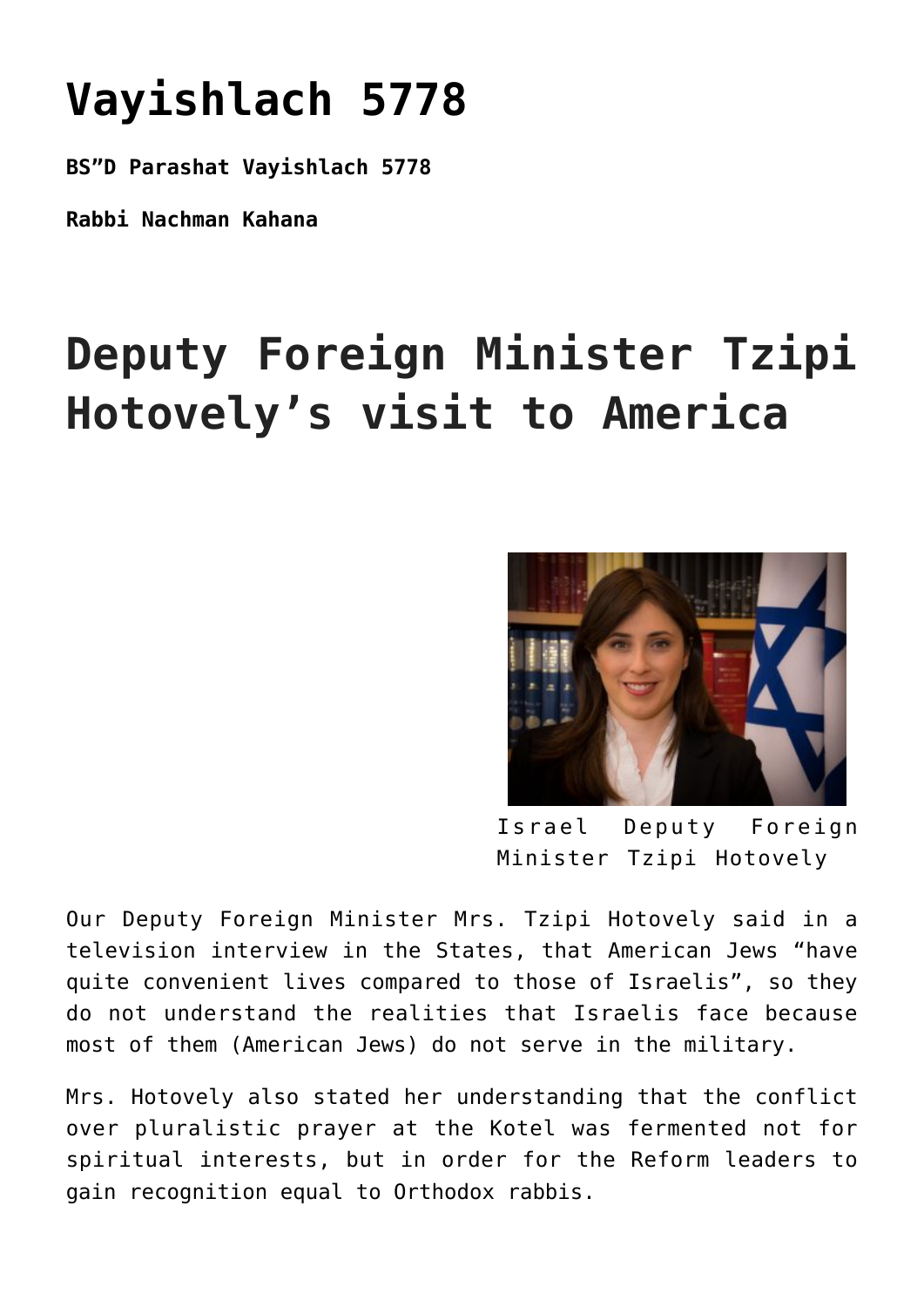Mrs. Hotovely is a very intelligent, cultured and articulate representative of the Israeli government, and this prevents her from publicly analyzing the extent of the social and religious rift that exists between the Jews who have dedicated their lives to establish the State of Israel with all that that implies, and the Jews in the galut whose interests are personal and not aimed at the future survival of the Jewish nation.

I have no such inhibitions, hence am free to tell it "as it is". As a preface, I must clarify that my criticism of the American Jewish community is aimed at the vast majority, but obviously not towards all. There are pure and righteous Orthodox Jews in the galut, who for reasons beyond their control cannot join us here in Eretz Yisrael, they are our soul brothers. The rest will have to answer to the Jewish God of history for their rejection of all that is holy in Judaism.

## **Danger of deviating from the covenant**

That fact that the three angles of a triangle equal 180 degrees is an undisputed mathematical axiom. However, there is an even more dogmatic, and absolutely non-negotiable axiom, that states: HaShem brought the Jews out of Egyptian bondage in order to implement the covenant He had made with our forefathers which would be eternally binding on both sides. On HaShem's side the intangible (for us) ever present obligation to love and protect the Jewish nation. On our side is the visible, tangible obligation upon the Jewish nation to uphold HaShem's Torah in the Land HaShem had created, set aside and stipulated for that purpose – Eretz Yisrael.

This is the ultimate universal axiom which no Jew or gentile may deny without consequences. Any deviation or deflection on our part from the covenant, whether from the Halacha or abandonment of Eretz Yisrael, would be followed by harsh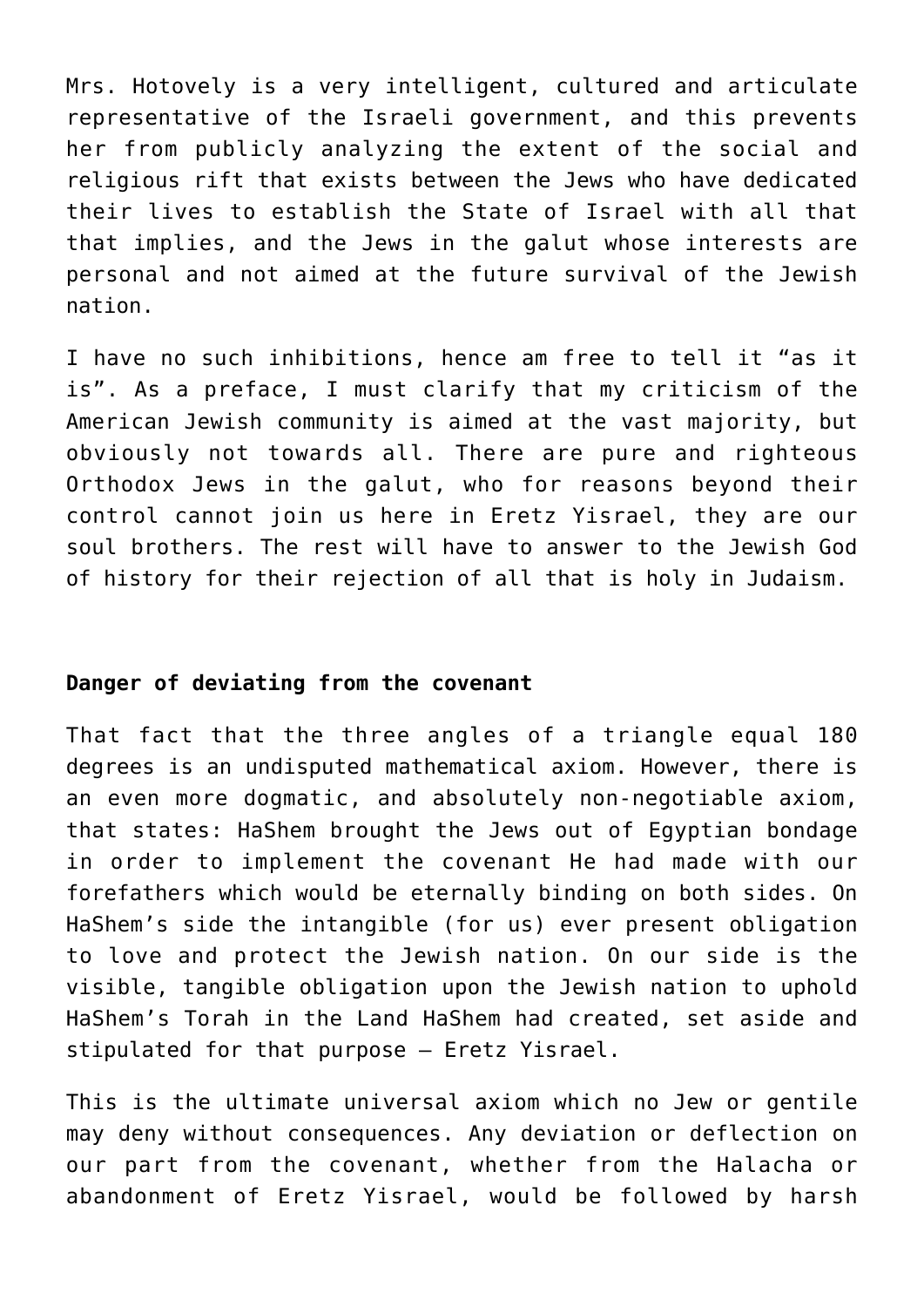punishment, as stated in the Torah.

In order to emphasize the seriousness of the covenant, when the Jews refused to enter the land at the episode of the meraglim (scouts), HaShem sentenced all the males between 20 and 60 years of age of that generation to die in the desert.

## **The growing rift between Jews**

The categorical arrangement of American Jewry into the Unaffiliated, the Reform, Conservative, Modern Orthodox and Ultra-Orthodox is fallacious. Based on the above axiom of Torah in Eretz Yisrael, there are only two categories of Jews in the world – the Orthodox who uphold the Torah in the holy land, and the Reform who pick and choose what is convenient in Judaism for them at that moment. The Orthodox uphold the Torah in Eretz Yisrael. Those who live in Eretz Yisrael but violate the Torah, as well as those who scrupulously keep the Torah but continue to cling to the galut with nary a thought of aliya are "Reform". Hence there is essentially no difference between a Jew who discards Shabbat and Kashrut because the details are inconvenient, and a Jew with a long kaftan and shtreimel who finds it more convenient to live in Monsey or Lakewood and discards his obligation to live his life in the holy land of Eretz Yisrael.



American ultra-Orthodox men supporting enemies of Israel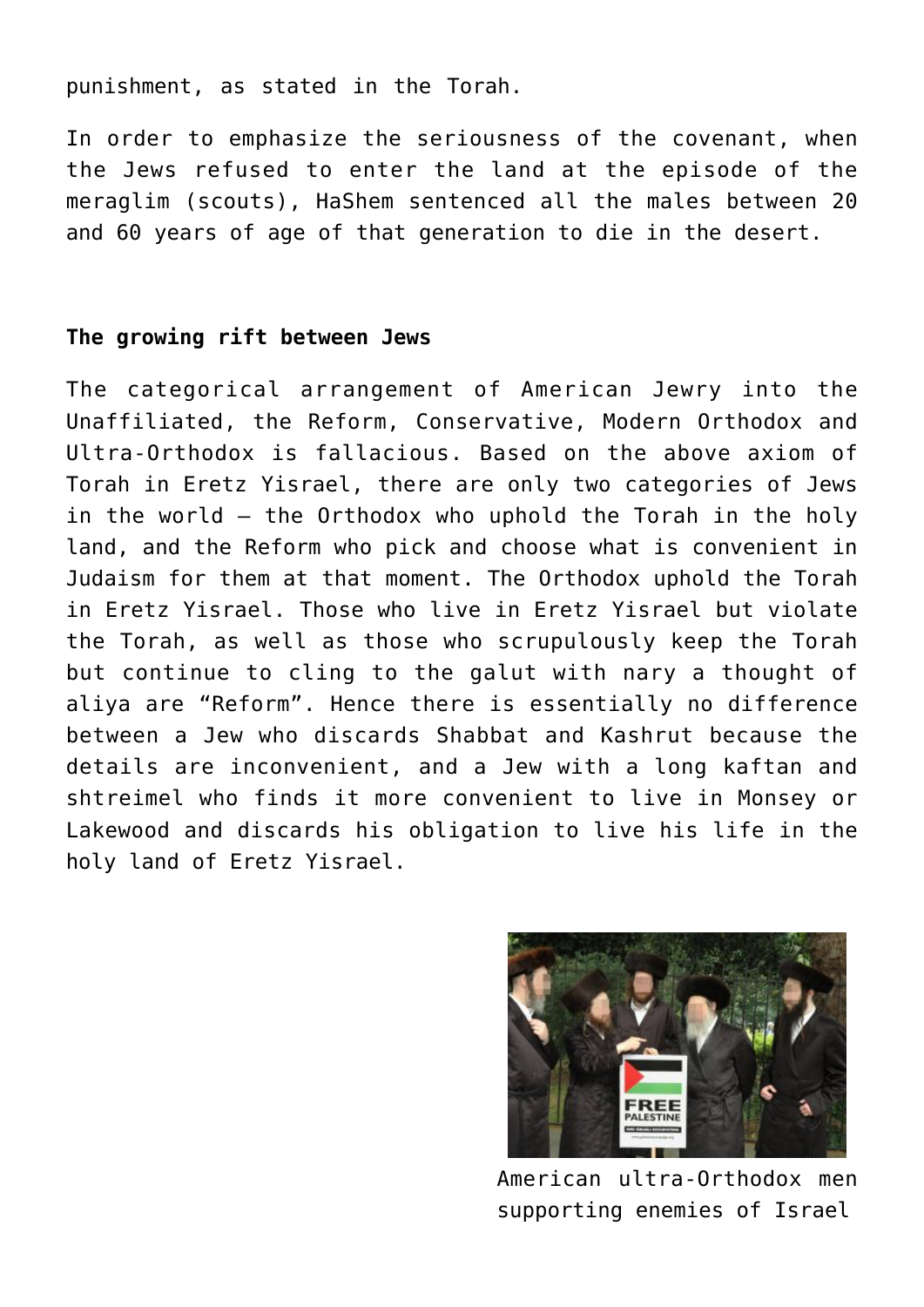Granted, there are degrees of Reform just as there are degrees of Orthodoxy. The Chassid with the shtreimel follows his spiritual leader who does not, God forbid, flaunt the Torah like the reform "rabbi," but he very cleverly invents convolutions in the scriptures or Halachic writings to justify living the good life in the galut with a clean conscience. What unites all Jews in galut is the convenience of escaping the responsibilities of maintaining an independent Jewish State, with all that that implies: an army, the economy, development, taxation, medical services, international relationships, social integration, and so many sworn enemies on all our borders, and much more.

In galut, the goyim run the country and the Jews can reap the fruit by being good and loyal citizens.

Plain and simply put: the Jews in the galut have failed the challenges that HaShem has placed before our generation.

The rift between our two societies will grow ever wider. The majority of young American Jews are committed to liberalism and universalism that run counter to the basic tenet of Judaism, that the Creator has a chosen people – the Jews. This has become the religion of the young generation of American Jews. On the other extreme, last week in Monsey New York there was an anti-Israel army-draft demonstration by Chassidim. The entrance to the area was through a large gate over which was a horizontal sign that read "Tzahal Macht Frei" reminiscent of the sign in Auschwitz "Arbeit Macht Frei". This is not a political statement, it is a statement of hatred. And if this is the attitude of religious Jews then what will be the attitude of those who are totally ignorant of their Judaism?

The prophet Zecharia (14,14) states: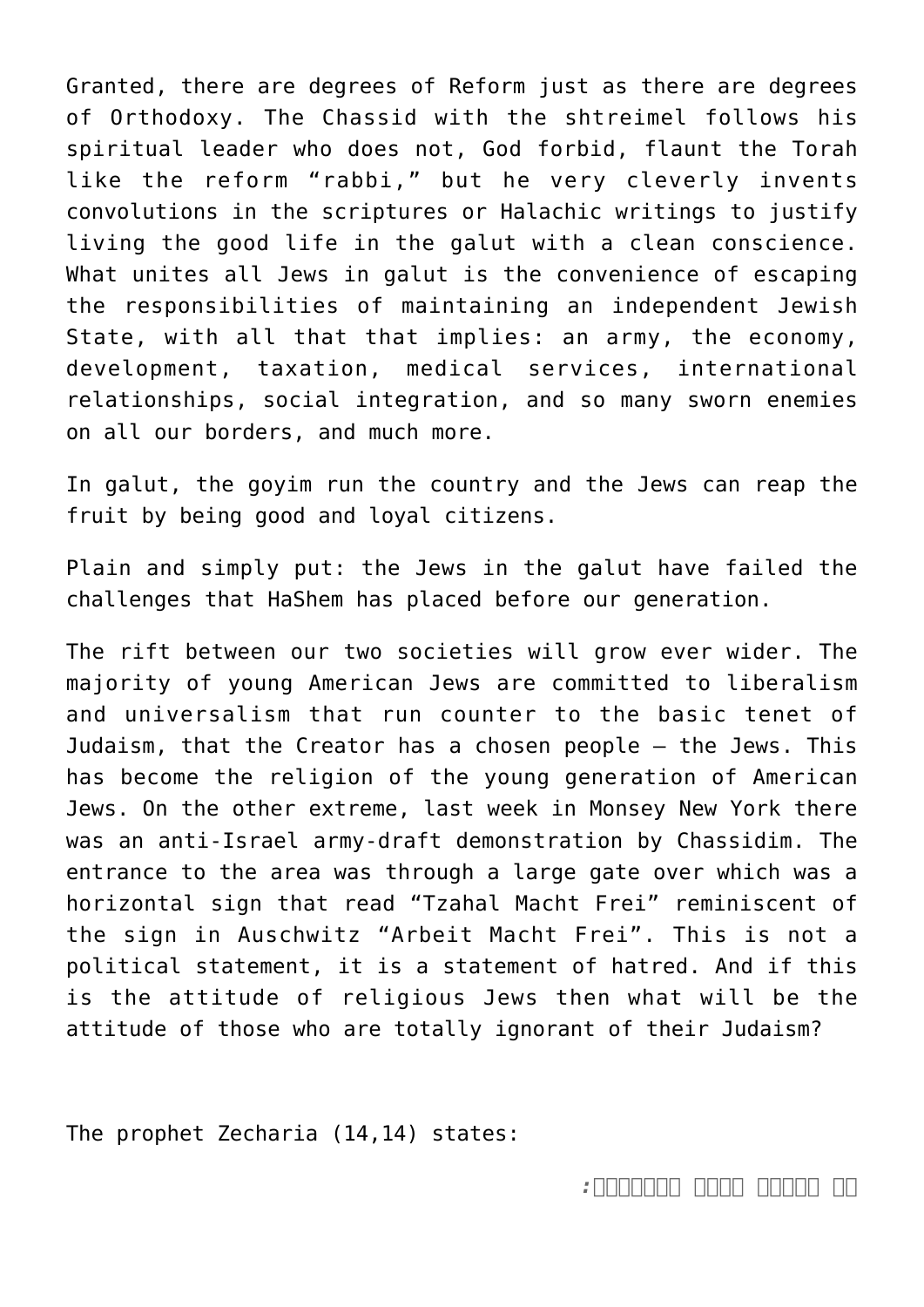*And Judah too (will join with the enemies) in a war against Jerusalem*

Is the prophet referring to our generation, when so many Jews side with the Arabs who wish to destroy Jewish Jerusalem?

In this week's parasha Ya'akov makes great efforts to distance himself from his brother Esav who extended his hand in 'friendship". Because Ya'akov knew that the price of fraternal "togetherness" would wreak havoc on his insular family.

In conclusion: as the Jews in the galut draw ever closer to the ways and mores of the gentiles among whom they live, the Jews in Eretz Yisrael are drawing ever closer to historic, Halachic Judaism. Unless HaShem intervenes to change the apparent direction of history, the rift between us and the Jews in the galut will widen.

In any case, as far as we might have to distance ourselves, one thing is certain, when the Jews in the galut will be in dire straits, Medinat Yisrael will be only a phone call away.

**Religious implications of the UN's recognition of the Jewish State**



The UN votes on partition,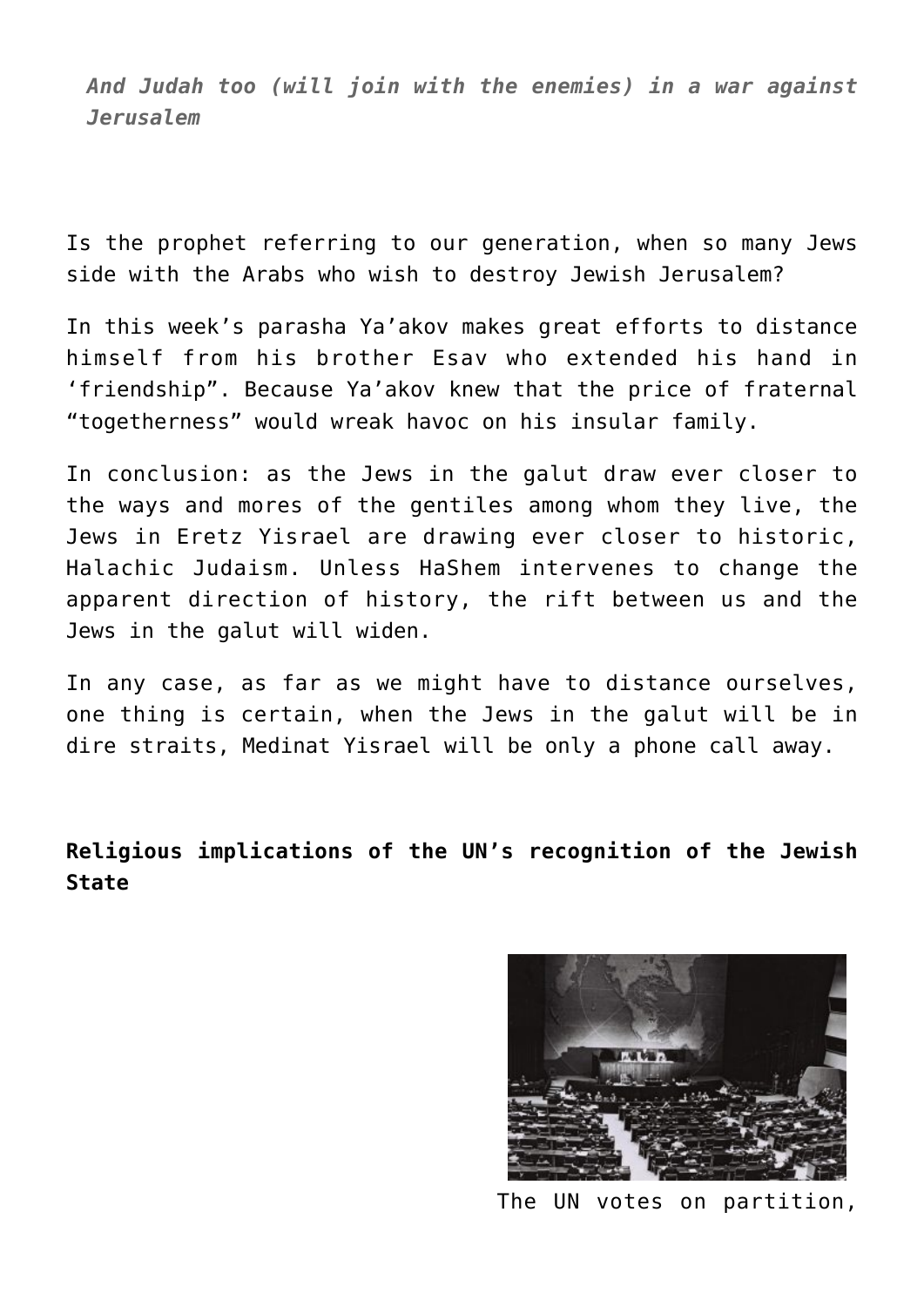November 29, 1947 (Courtesy of the Government Press Office, Jerusalem)

Today, the 29th of November, we commemorate the 70th anniversary of the historical vote of the UN at Lake Success, New York that recognized the establishment of a Jewish State in Eretz Yisrael.

The political ramifications are obvious. The Jewish people after 2000 years in exile will now have a State of our own recognized by the United Nations. We will be "captains of our fate". We will open the gates of the land to all Jews who wish to come. We will have a "Jewish" army to cut down any enemy who would do us harm.

This was revolutionary. We, the Jewish people, have returned home, while there is not one person in the world who can claim that he is a descendant of the Romans who destroyed our Temple and sent us into galut.

However, the real story is the religious implications of the moment.

The nascent Zionist movement was challenged by most Chareidi rabbis. Their major opposition was based on a Gemara at the end of Tractate Ketuvot that states that HaShem made US vow that we would not revolt against the goyim in the lands of the galut and we would not initiate a crusade to conquer Eretz Yisrael. There was one more vow that HaShem demanded of the goyim, that they would not act cruelly towards the Jews in their lands – so much for a goishe vow.

The vote on the 29th of November 1947 left the vow that we may not return to the land by way of a military crusade null and void. THE NATIONS OF THE WORLD HAD INVITED THE JEWISH PEOPLE TO RETURN TO OUR ANCIENT HOME LAND. This has left the galut Chareidi leaders opposition to a Zionist state with no